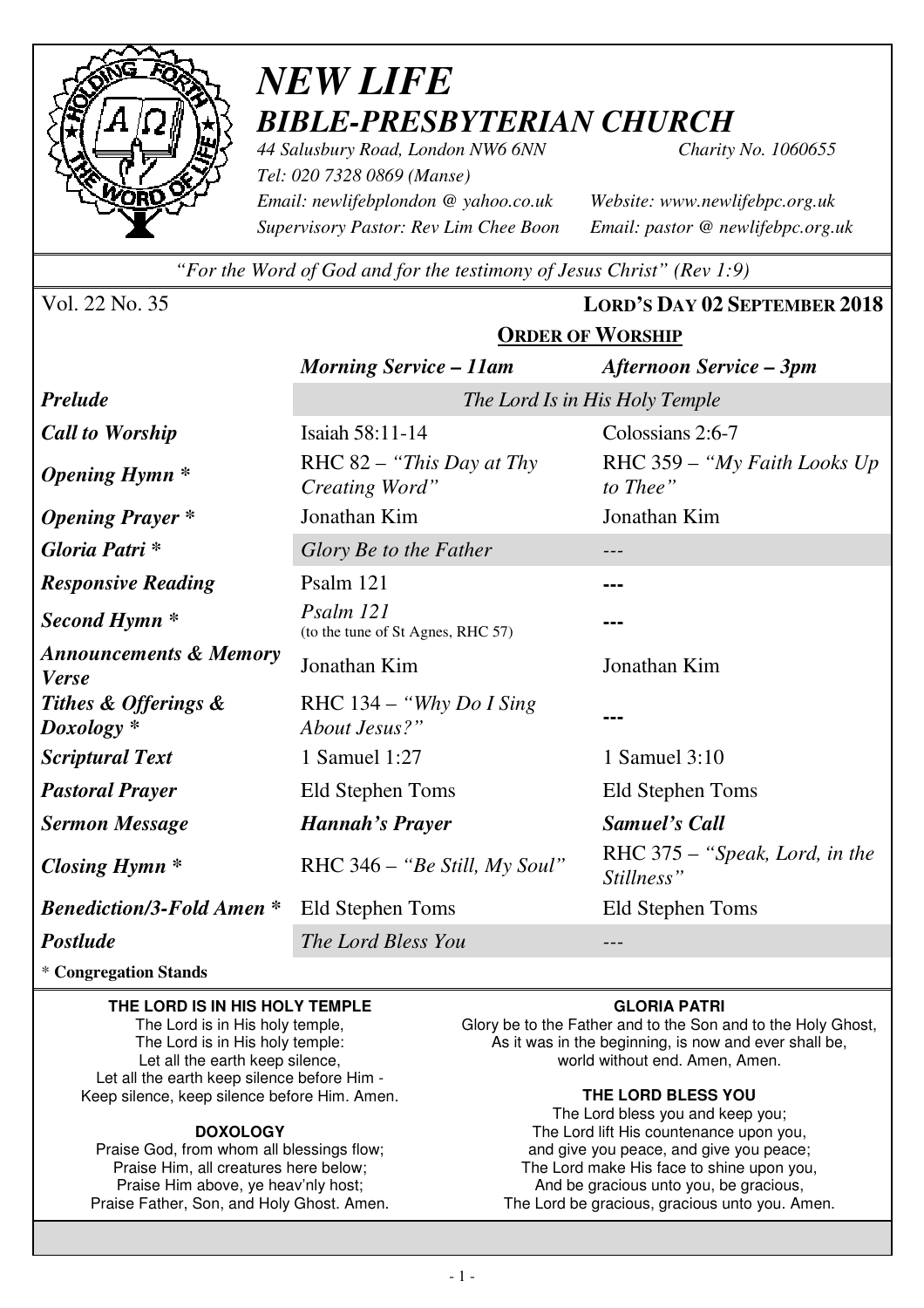# **GREAT SHEPHERD AND UNDER-SHEPHERDS**

## **Adapted from Lively Hope Weekly Newsletter, Sunday 26th August 2018**

Some months ago, I heard Rev Paauwe's message preached in Hope Church through the internet. He has delivered a few interesting messages from Psalm 23, one verse at a time. In his messages, he mentioned a book written by Phillip Keller about sheep and shepherding. I do not recall the title of the book. However, it aroused my curiosity during my few weeks of break to look for some other books written by the same author. I found some and only a few were available to my e-reader. One of them was "Lessons from a Sheep Dog". He told the readers many interesting stories of his beloved dog, Lass, and brought out quite sharp and practical applications he found from his work with her. Of course, I am not going to talk about just a dog story from his book. Rather, his shepherding experiences using a shepherd dog does present us with quite clear and lively descriptions and illustrations of what shepherds and shepherd dogs (under-shepherds) are doing with the flock. Most of us have grown up in cities or towns and have not experienced a shepherds' life. That's why I thought I would share some of his lessons written in his book for your interest. It could be a book summary, too.

Phillip Keller was a ranch owner as a young man. He does not mention the size of the ranch, but I assume that it had to be huge to keep the flock. Though he was both energetic and young, it was very obvious that he could not run all over the ranch to round up the sheep alone. He needed help. He wrote, "The flock often scattered and fled in five directions. No matter how fast I ran or how loud I shouted the sheep still strayed in their own stubborn way." We can draw a mental picture of it in our minds and cannot but laugh. So, he decided to have a coworker, not another man, but a sheep dog, which could work together with him harmoniously. His first observation is this: "The same principle holds true in God's dealing with men and women. The Lord called Himself the Good Shepherd. He pictured Himself for us as the one who had come to care for the 'lost sheep.' He carefully instructed His disciples to be His colaborers and feed and tend His ewes and lambs." We are the sheep scattered into five directions!

The Lord's command to Peter was to feed His lambs, or sheep. It was a shepherd's work. Shepherding requires special labor. God chooses the fallen agency of humankind to do the work of His wisdom. Even though God is able to employ anything including His mighty power and supernatural means, He chooses ordinary and common people to accomplish His enormous and providential work. If He is the Shepherd, we are called to be His under-shepherds. I hope that we will be able to learn to be good flock and good under-shepherds. We will learn the ways to enrich our relationship with the Great Shepherd.

## **Be trained**

Here comes his first important lesson. Even if Lass was a good dog, intelligent and energetic enough for the job, she had to be trained for it first. Even if she had an enormous capacity for an enormous amount of work, if she was not trained for the work, she would run around the vast ranch all day long and achieve nothing. Instead of being helpful, she could not but be one more problem to the rancher. She had to be in the hands of the right Shepherd for proper training. She had to be broken one way or another. Her unhelpful habits had to be given up, and her new habits and skills taught. Likewise, God gives us intelligence, zeal, energy, desire, and even heart to work for Him, but in order to be used for Him, we must be trained first. Training requires two conditions: a good trainer and willing trainee. Even if the trainee is willing to receive training, if he falls into the wrong hands, he will not be able to carry out the work God wants him to do. Or, even if the trainer is good and willing to train the trainee, if the latter is not willing to learn well, all the efforts the good trainer puts into the training sessions will be futile. Lass was initially in the wrong hands. The first owner did not know her well and failed to train her. Thus, she was molded and shaped wrongly, which resulted in her being a nuisance to the first owner.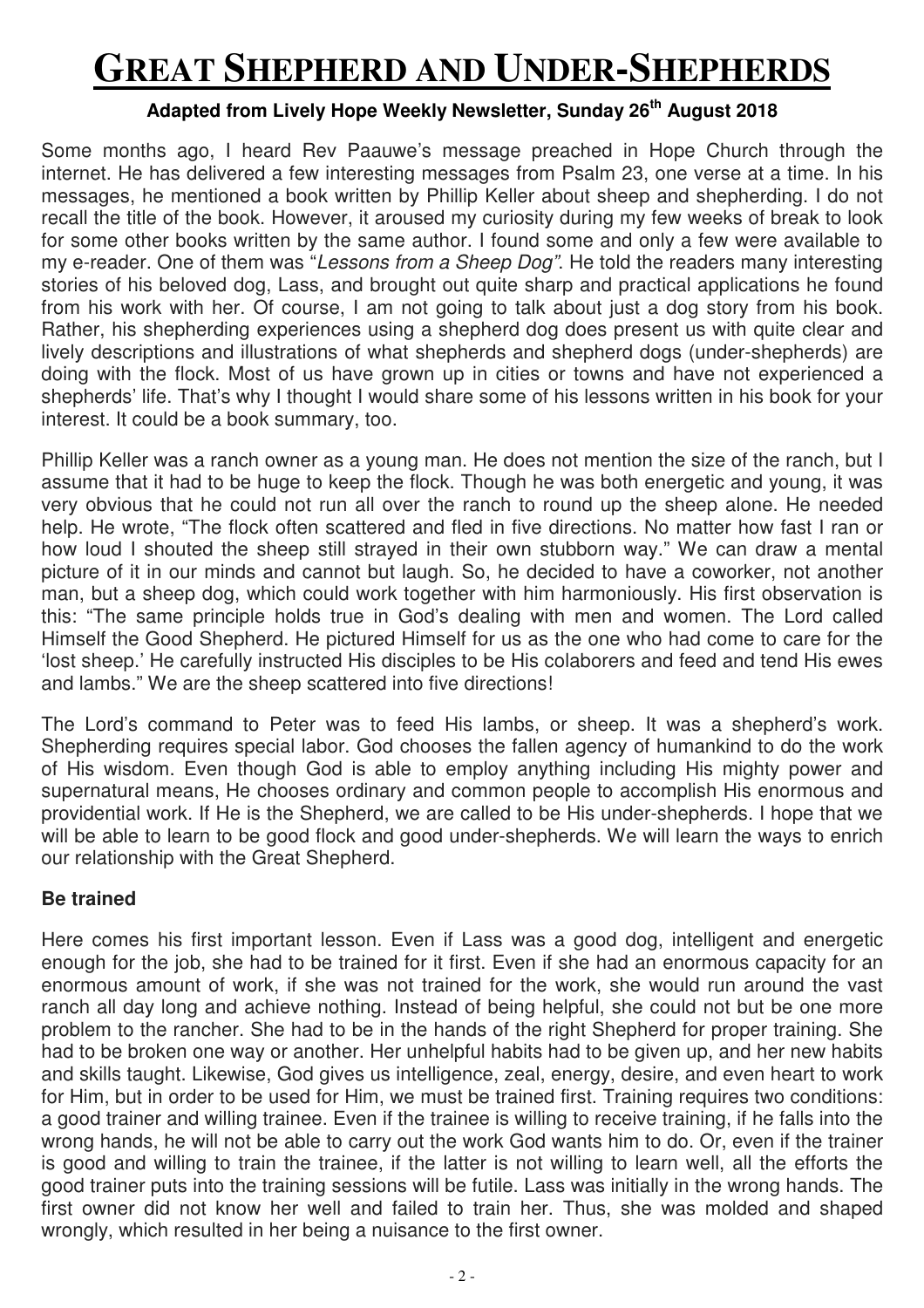It was not her fault, but rather she met a wrong shepherd. In my pastoral years, I have met some fine people who could have been used immensely, if they had right and proper training under the guidance of good shepherds in the first place. However, under wrong guidance and misleading influences, they were wrongly conditioned. How important it is for us to sit under the teachings of the Good shepherd and His trustworthy under-shepherds! Be trained.

## **Be a follower**

Phillip Keller brought Lass from her first owner who was eager to get rid of her. Phillip and his wife were excited to keep her as their own and prepared a place for her and gave her food and water, but she did not make a move. Day after day, she did not respond, and she was on the leash. The Kellers thought that she might be different if she was set free. They released her and let her free. Then, she disappeared and did not come back for some days. One day she showed up and ate what was provided for her but then disappeared again. By the time they became weary and about to give her up, she made her first move to close the distance between them. By now she knew that she was not going to be chained again but to receive love and tender care from the shepherd. One dramatic change happened to her. She became a follower, follower of the shepherd. There was mutual trust between them and even comradeship. She did not feel afraid of putting herself in the shepherd's hands. That's what we do to our Good Shepherd. Isn't it true that the Lord Jesus told His men to follow Him? Fear, anxiety, worries, or uncertainties cannot and should not keep us from following Him. Our good shepherd is our master. Be followers of the Lord and His faithful under-shepherds.

## **Learn to trust**

Lass' first owner did not know her well and put her on a leash all the time. She did not have freedom to move. However, the Kellers were different and looked after her and she sensed it with her acute intelligence. Lass did not know to love her new owners, but they loved her first. Our Great Shepherd loved us first, which motivates us to love Him (1 John 4:19). Lass recognized their voices and understood the tones and timber. She knew what they wanted. She came to them when they expected her to do so. She wanted to be petted. She complied and cooperated with them. She responded to their words. She grew in her trust of them. She believed in them. How true it is that when we trust and believe in the Great Shepherd, we respond to His Word! Lass had to learn to be a good shepherd dog, which means that sometimes she had to be corrected and to be told to stop what she was doing. Though some scolding voices did not sound friendly, Lass understood that they did not mean evil or ill. She had confidence in them. Through this growing trust relationship, she was brought into new and exciting encounters that she had never experienced before. Here is what the book describes: "She was finding out all about sheep, ewes, and rams, and the frisky, gamboling lambs. She was coming across the pungent, powerful spoor of deer, raccoons, cougars, and otters. She was watching the gulls and geese and wild brant winging above the waves. She was seeing the splash and spray of the sea bursting against the rocky shore. There was life, energy, and the pull of the natural world all around her. She was no longer a pup learning from her mother the wisdom and ways of the wild. She had to learn now from me. She had to trust me to teach her about the ranch and woods and life by the shining sea" (p. 26).

Psalm 23:1 describes God as our Shepherd. Hebrews 13:20 describes the Lord Jesus Christ as that great Shepherd of the sheep. Peter refers to the coming Lord as the chief Shepherd in 1 Peter 5:4 and the Shepherd in 2:25. Isn't it true that Jesus calls Himself the good Shepherd in John 10:11? What kind of flock are we? Or, if we are ministers of God's Word, what kind of undershepherds have we been?

- Rev Timothy Ki